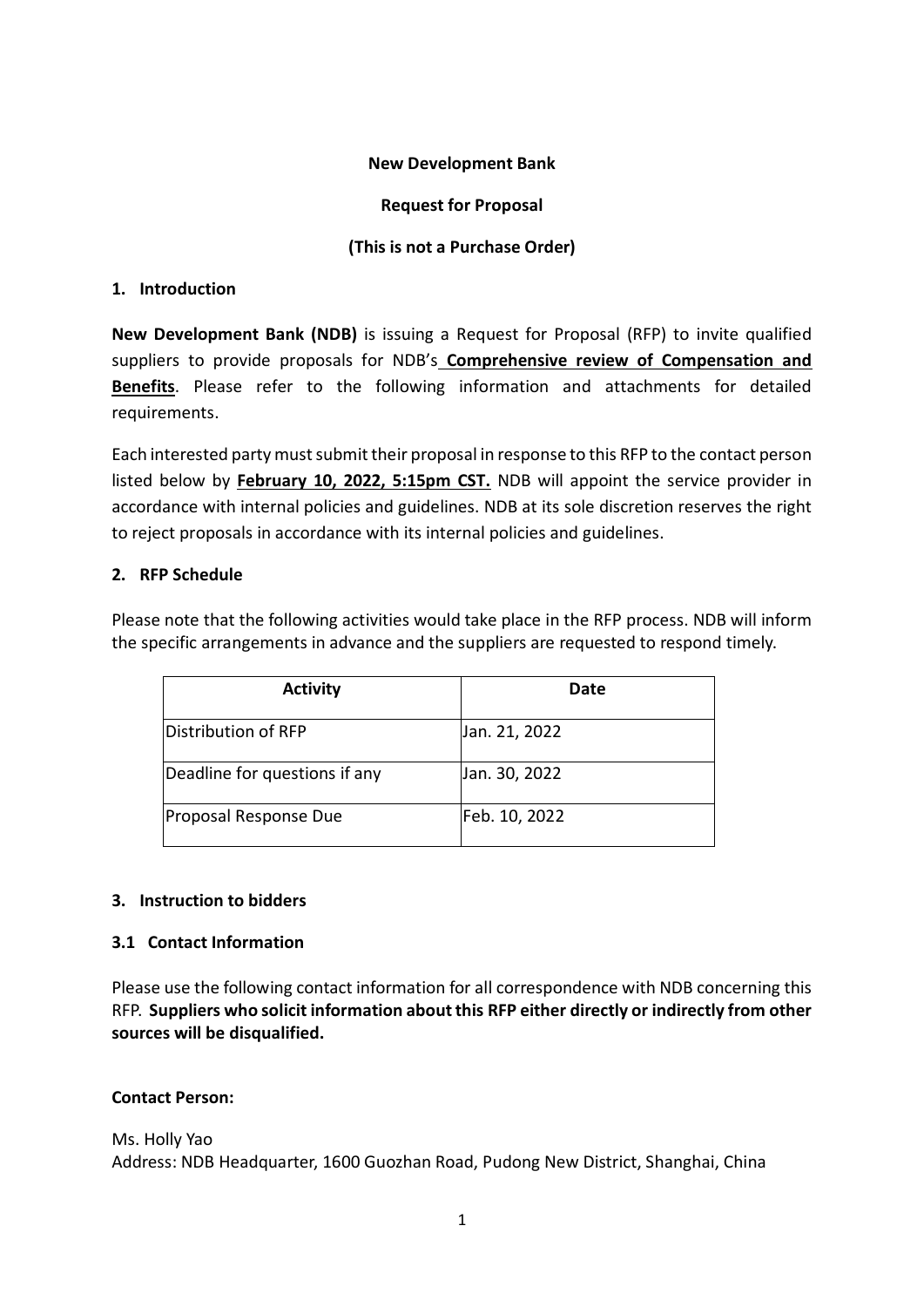上海市浦东新区国展路 1600 号,新开发银行总部大楼 Email: [yao.holly@ndb.int](mailto:yao.holly@ndb.int) Tel: +86-21-80214489

#### **3.2 Submission of Proposals**

Proposals shall be in English. Both hard copy and electronic version is acceptable. Hard copy (6 copies at least) shall be sent in sealed covers and addressed to the contact person. Electronic version shall be sent with protection (at least with a password).

The mentioned deadline, due time, closing date, etc. herein means Beijing time (CST) and during NDB's business hours from 9:00AM to 5:15PM on weekdays.

#### **3.3 Questions**

Questions should be submitted in writing by e-mail. Prospective vendors should refer to the specific RFP paragraph number and page and should quote the questioned passage. NDB will be prompt in responding to communicated questions.

#### **3.4 Ownership of Materials**

All materials submitted in response to this RFP become the property of NDB. Proposals and supporting materials will not be returned to prospective vendors.

#### **3.5 Proposal Costs**

NDB is not liable for any costs incurred by the prospective vendors in the preparation and/or submission of the proposal.

### **3.6 Proposal Format (Suggested)**

NDB recommends that the proposal should contain the following (at minimum):

Volume 1 – Main Proposal

| Section 1 | <b>Executive Summary</b>          |
|-----------|-----------------------------------|
| Section 2 | <b>Functional Section</b>         |
| Section 3 | <b>Technical Section</b>          |
| Section 4 | <b>Project Management Section</b> |
| Section 5 | <b>Support Section</b>            |

Volume 2 – Price Proposal – Should be separate but integral part of the proposal. The currency is USD; if quoting in other currencies, the exchange rate should be clearly defined. **The price**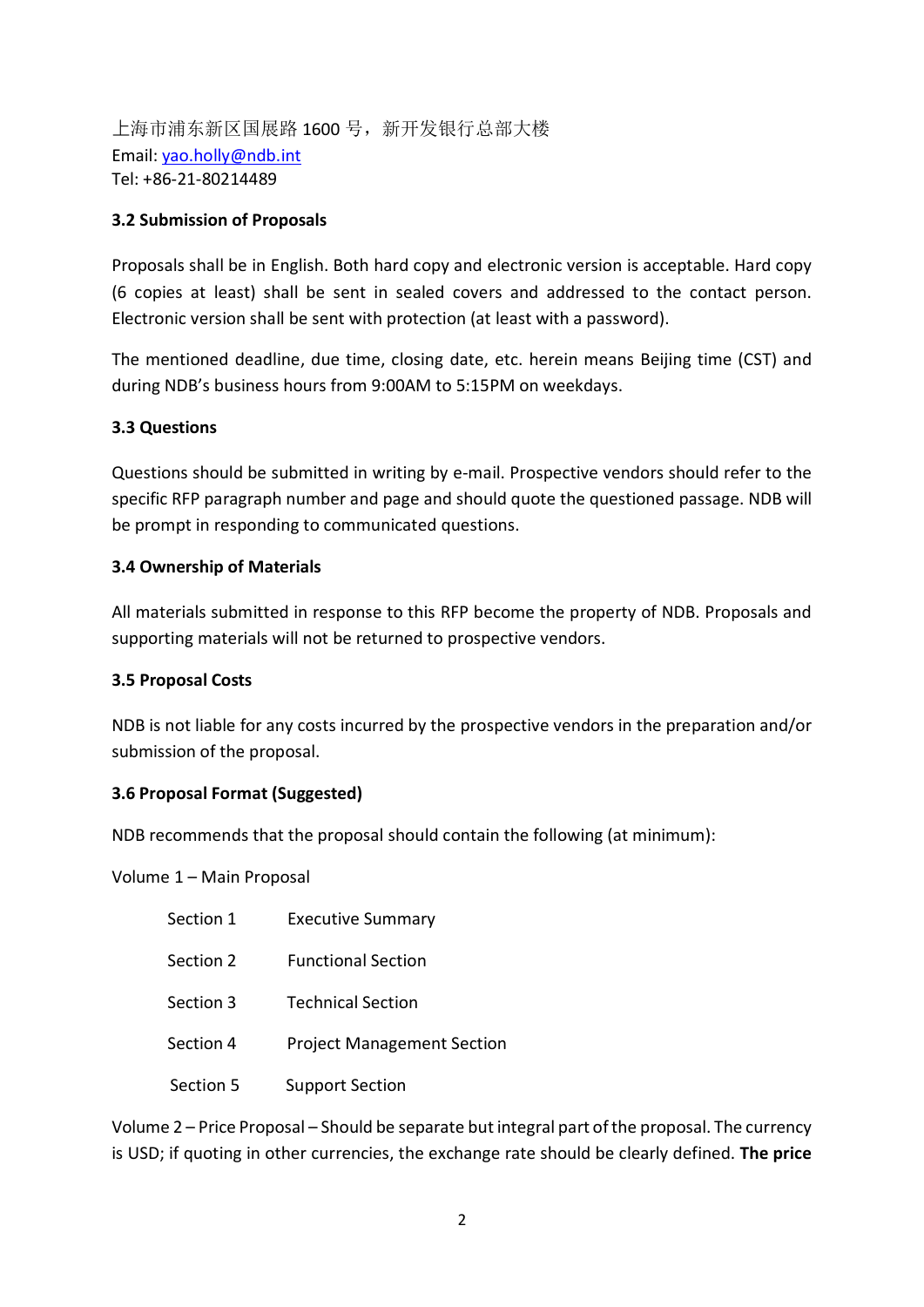**shall be inclusive of applicable taxes (if not, please specify)**; and other charges shall also be clearly defined.

Proposals without these required details will not be considered.

# **3.7 Validity Period**

The proposal including pricing quotation shall be valid for a period of at least 90 days.

# **3.8 RFP Amendments**

New Development Bank reserves the right to amend this RFP any time prior to the closing date. In the case of such an event, prospective bidders will be notified, and amendments will be issued only to those prospective vendors with intent to complete a proposal for submission to NDB.

# **3.10 Award Notification**

NDB may negotiate with all shortlisted prospective vendors before deciding on the winning vendor. NDB reserves the right to negotiate further with the winning vendor before and in the contracting process. The remaining vendors will be notified in writing of their application status.

# **4. Evaluation Criteria**

The proposals will be reviewed and evaluated by NDB's team in accordance with the related policies and guidelines on the six principles of Economy, Efficiency, Competition, Transparency, Value for Money, fit for Purpose as contained in NDB's corporate procurement policy. NDB is interested in obtaining a complete solution for the requirements contained in this RFP. Sub-contracting is not permitted. Proposals that meet the proposal instructions and requirements will be given a thorough and objective review. Proposals that are late, or do not comply with proposal instructions, or take exceptions to mandatory requirements will be eliminated without further consideration. The following are the key factors that would be taken into consideration for evaluating the proposals.

# **i. Technical Approach and Methodology or Software Solution**

Primary consideration will be given to meet the mandatory requirements as listed in this RFP.

The following are factors in the evaluation.

- 1. Meeting the requirements as stated in this RFP.
- 2. Understanding of the work to be performed.
- 3. Technical approach and methodology to accomplish the work.
- 4. Completeness and competence in addressing the scope of work.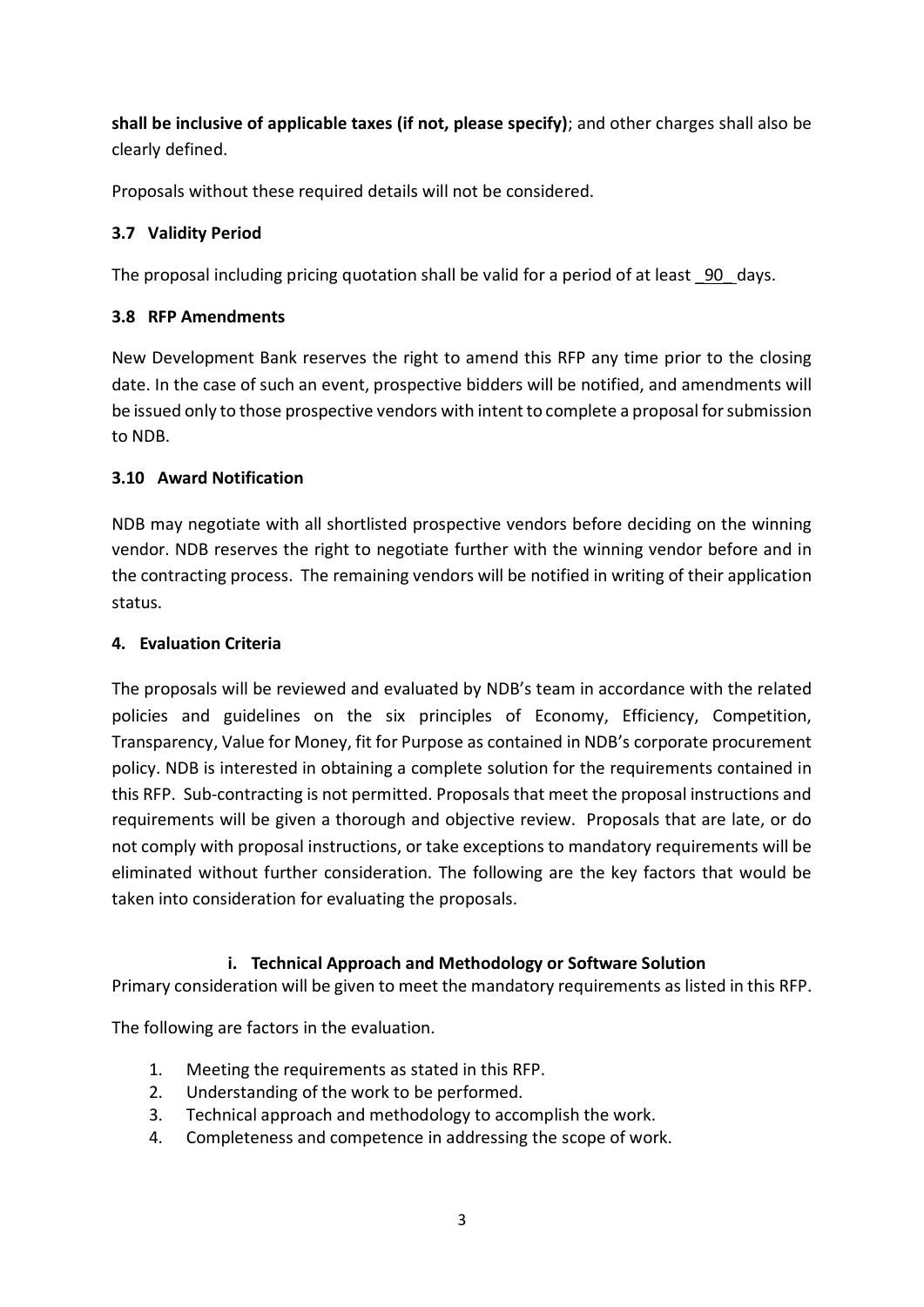### **ii. Project Management**

NDB also believes that effective project management is essential for a successful implementation. Prospective Vendors will be evaluated on the completeness and responsiveness of their project management plans and the project team assigned.

As part of the project management plan, prospective vendors must demonstrate adequate experience in developing and implementing the requested project. NDB's confidence in the vendors' ability to meet deadlines and successfully manage similar projects will be a primary consideration.

Special consideration would be given to vendors who propose a detailed project plan with sufficient breakdown of tasks and steps to demonstrate a complete understanding of the project.

### **iii. Pricing**

NDB will consider pricing as part of the evaluation criteria. **Lowest price is not essential to win**; however, large pricing differentials between vendors will be carefully examined. Price will be used as a final indicator for determining the vendor finalists when all other criteria have been normalized.

# **iv. Presentation and Demonstration**

Presentations and Demo's provided by prospective vendors will be considered and evaluated.

### **v. Support and Maintenance**

NDB believes the ability to perform timely support is also an important factor for the success of this project. Therefore, vendors should provide adequate information to demonstrate their capabilities to fulfill this task.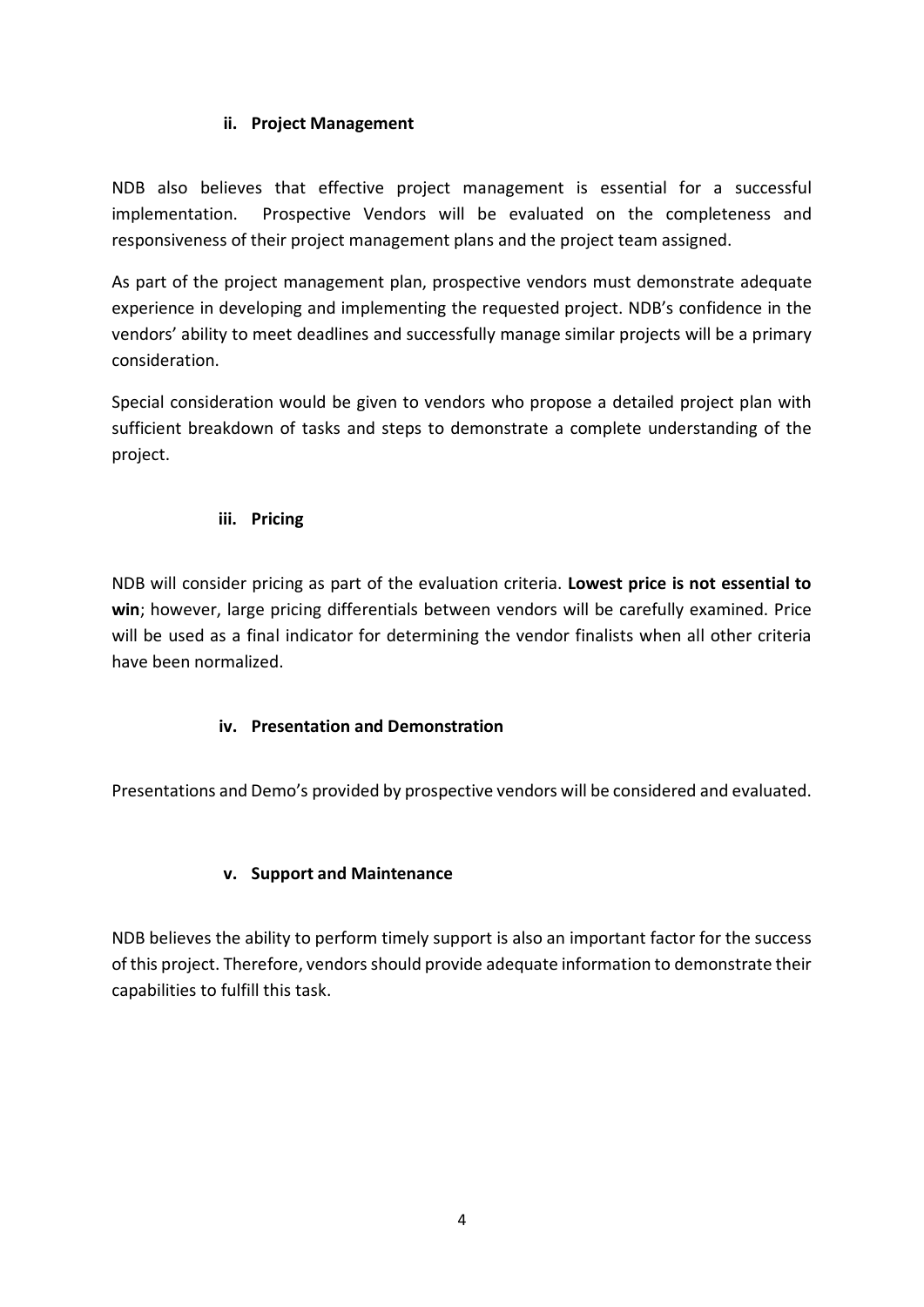### **Terms of Reference:**

# **Comprehensive Review of Compensation and Benefits for Professional and Support Staff in NDB Headquarters and Regional Offices**

### **1. BACKGROUND**

The New Development Bank ("NDB" or "Bank") is a multilateral development bank established by five countries (Brazil, Russia, India, China and South Africa - BRICS) to mobilize resources for infrastructure and sustainable development projects in in our member countries and other emerging economies, as well as in developing countries. The Bank expanded its membership and welcomed three new member countries: UAE, Uruguay and Bangladesh in 2021.

During the sixth BRICS Summit in Fortaleza (2014), the leaders of the five countries signed the Agreement establishing the NDB. The Bank started its operations in July 2015 with the opening of its headquarters in Shanghai, China ("HQ"). The Bank also operates regional offices in member countries which include: Africa Regional Centre in Johannesburg, South Africa; Americas Regional Office in Sao Paulo, Brazil with a sub-office in Brasilia, Brazil; Eurasian Regional Centre to be opened in Moscow, Russia; and Indian Regional Office to be opened in Gandhinagar, India). Further information on the Bank's activities can be found the website at [www.ndb.int.](http://www.ndb.int/)

The NDB Annual Report 2020 is available at https://www.ndb.int/annual-report-2020/.

# **2. NDB STAFF COMPENSATION AND BENEFITS POLICY**

The Staff Compensation and Benefits Policy ("Policy") of the  $NDB<sup>1</sup>$  $NDB<sup>1</sup>$  $NDB<sup>1</sup>$  was approved in January 2016 and is reviewed on a periodic basis. The most recent comprehensive market review of compensation and benefits was completed by an external consultant in 2021, resulting in adjustments to the salary structure and enhanced/new benefits proposed to and approved by the Board.

The compensation structure comprises two components, namely the base salary and a supplementary allowance (for Professional Staff).

(i) Annual Base Salary is governed by the salary ranges associated with each grade in the Bank. A single salary structure is designed for Professional Staff regardless of duty station based on the global market (multilateral development banks/international financial institutions). Salary ranges for Support Staff are designed with reference to the local market in the member countries respectively.

<span id="page-4-0"></span> $1$  The guiding principles of total rewards can be found in Appendix 2.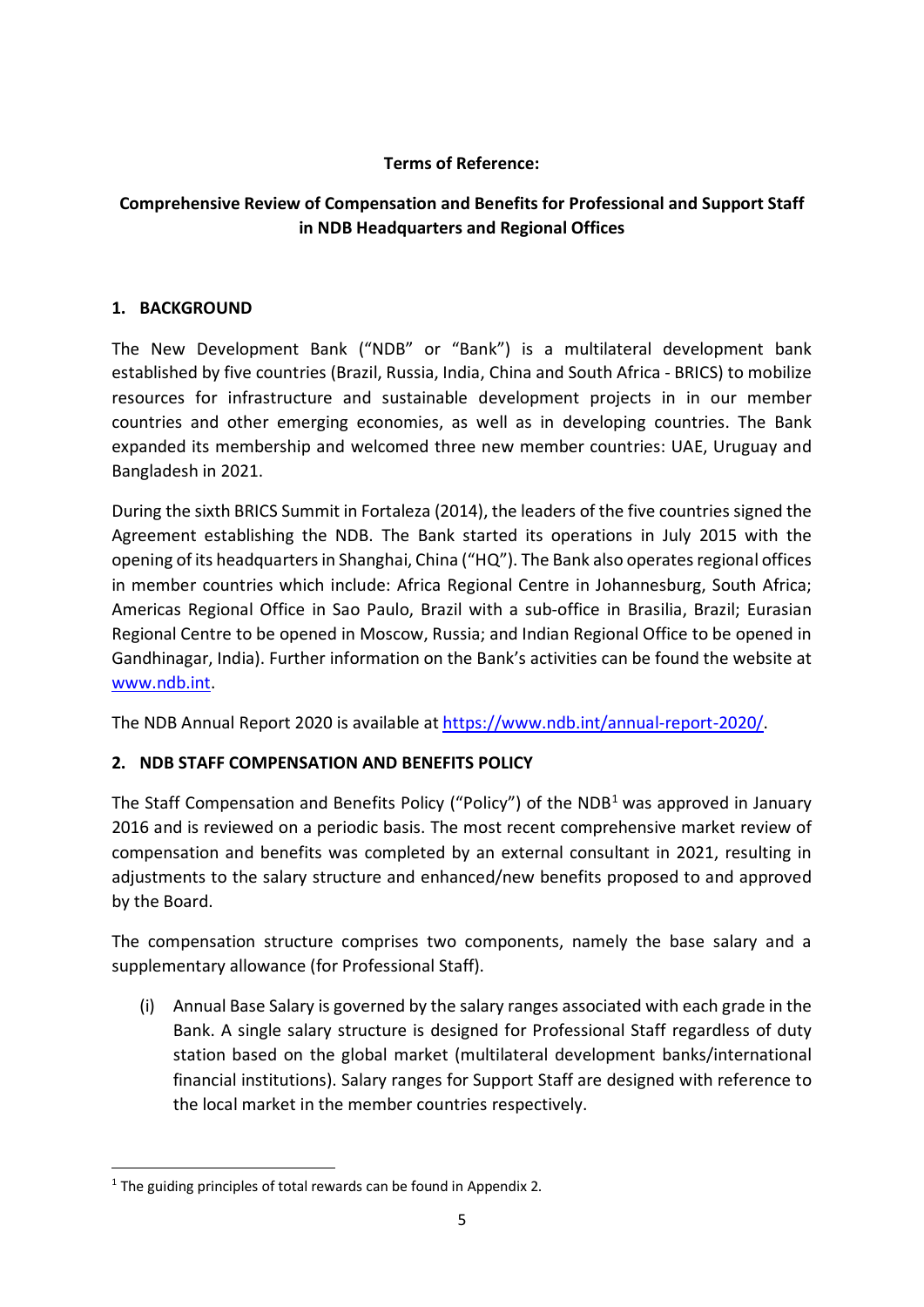(ii) Supplementary Allowance is an allowance for Professional Staff and Management which is defined by reference to a percentage of the base salary. It is intended to partially defray higher costs of living in the cities of posting and therefore the rate of the allowance varies by duty station.

The core benefits provided by the Bank in general have the same level of applicability and coverage for Professional and Support Staff, except where a benefit/allowance addresses the needs related to relocation, expatriation and children education specific to a multinational and largely expatriate professional staff workforce. The benefits package includes:

- (i) Medical insurance for staff and eligible dependents;
- (ii) Life and Accidental Death & Disability insurance for staff;
- (iii) Leave benefits (annual leave, paid sick leave, parental leave, family leave) and public holidays;
- (iv) Staff retirement plan;
- (v) Post-retirement insurance benefit;
- (vi) Settlement and resettlement benefit (for Professional Staff);
- (vii) Reassignment Benefit;
- (viii) Children assistance allowance (for Professional Staff);
- (ix) Home travel benefit (for Professional Staff).

# **3. OBJECTIVES OF THE REVIEW**

The first and foremost objective of the review is to assess existing compensation and benefit structure and affirm the overall competitiveness of the Bank's compensation and benefits programs and whether the Bank is aligned correctly with its defined comparator market while ensuring sustainable development of the NDB.

The second major objective is to assess the necessity and feasibility of refinements and new programs with regard to the reward framework in alignment with the Bank's business needs and evolving workforce requirements. In particular, NDB is building up its private sector operations capacity and will need to enhance its value proposition for candidates with relevant background and experience to support the recruitment or retention of critical skills.

To this end, the Bank is seeking the services of an international consulting firm ("consultant") to conduct a comprehensive review of NDB compensation and benefits for all staff categories and grades<sup>[2](#page-5-0)</sup> at Headquarters and regional offices, for submission to the Board.

# **4. SCOPE OF ASSIGNMENT**

The scope of the assignment includes but is not limited to the following:

(i) Total Rewards

<span id="page-5-0"></span><sup>&</sup>lt;sup>2</sup> The Grade Structure and descriptions for Professional Staff and Support Staff can be found in Appendix 1.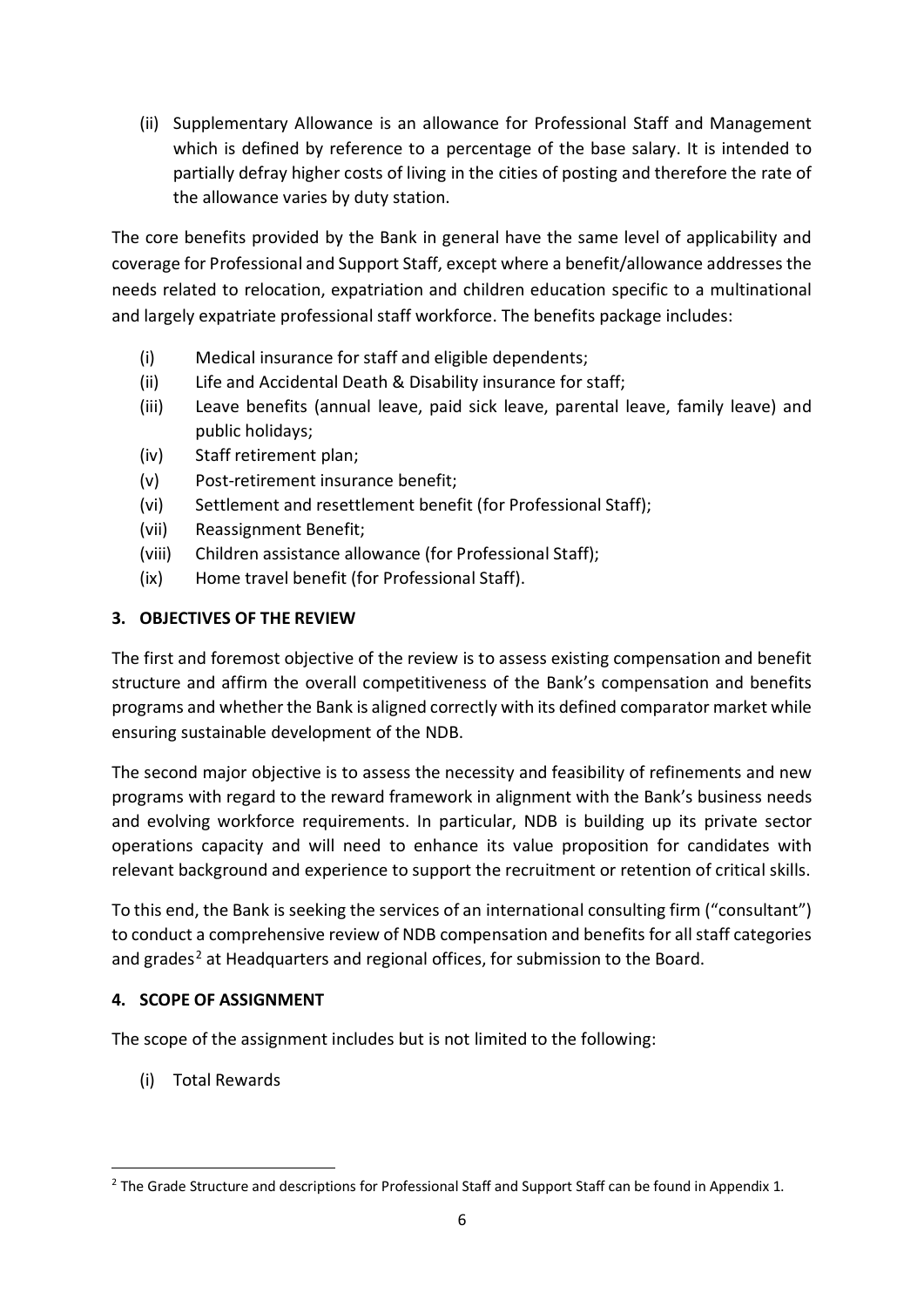- Conduct a holistic validation of the competitive positioning of the Bank's total cash compensation including fixed pay (base salary), variable pay (merit-based) and cash allowance, total benefits (employer-provided value), and total rewards (i.e., total cash compensation and benefits combined) versus the MDB/IFIs for Professional Staff and the local market for Support Staff.
- Review the reward practices of market comparators and recommend enhancements to NDB's total rewards structure for the recruitment and retention of professionals with critical skills, such as recruitment bonus, non-salary awards and performance-based incentives.
- Conduct and evaluate current job families and job streams (managerial and nonmanagerial Professional Staff; functional and administrative roles of Support Staff) and recommend reward structure and methodologies.
- Assess NDB's reward review cycle and methodology vis-à-vis the market practice of MDB/IFIs in respect of comprehensive, broad-based market benchmarking reviews and salary structure reviews.
- (ii) Compensation
	- Evaluate compensation structure of the NDB and benchmark with MDB/IFIs.
	- Recommend salary restructuring models.
	- Assess and recommend compensation structure for different career tracks.
	- Assess the salary adjustments in the reference market of MDB/IFIs<sup>[3](#page-6-0)</sup> between 2019 and 2021 and propose adjustment to the salary ranges of NDB Professional Staff where needed.
	- Review the methodology for adjustments of supplementary allowance for Professional Staff at HQ and in regional offices and propose adjustments, if any.
	- Assess the appropriateness and relevance of the choice of comparator group that has been utilized for benchmarking Support Staff salary ranges.
	- Review the salary ranges for Support Staff in HQ and regional offices and propose adjustments where needed.
	- Review the salary ranges for Grade 4 and Grade 5 vis-à-vis local public and private sector market data in member countries for selected roles who could be locally recruited. Assess NDB's current salary structure review and adjustment methodology and the current approach utilized by the Bank for implementing market-based salary corrections (structural salary adjustments) and determination of the size and distribution of annual salary increments.
- (iii) Benefits

<span id="page-6-0"></span><sup>&</sup>lt;sup>3</sup> The MDB/IFIs comparator group used for the 2019 benchmarking review consisted of Asian Development Bank, Asia Infrastructure Investment Bank, European Bank for Reconstruction and Development, Inter-American Development, and World Bank Group.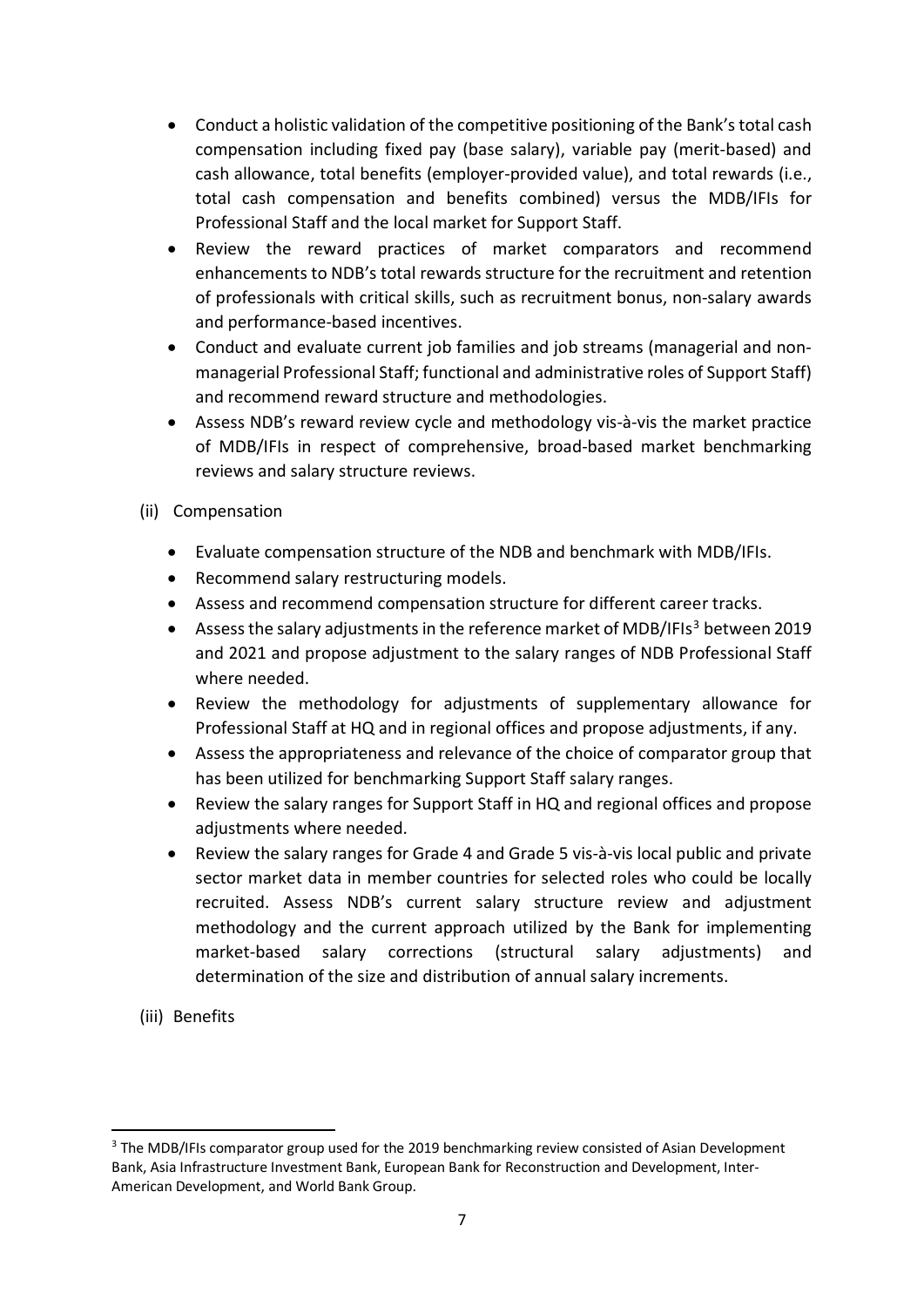- Review the leave policies of major MDB/IFIs and emerging practices in the market and propose changes (if any) with due regard to locally prevalent practices in the Bank's countries of operation.
- Review other benefits programs of the Bank and propose enhancements (if any).
- Review children assitance allowance police and propose country limits in the country where the Bank's offices operate.
- Review home travel benefit policy and propose country limits of the NDB member countries.
- Full review and propose the non-financial benefits and benchmark with MDB/IFIs.

For the avoidance of doubt, the scope only includes compensation and benefits of the Bank's Professional Staff and Support Staff workforce. Management (President and Vice Presidents) remuneration is out of scope.

NDB HRD will supply the consultant with documents and key information as deemed necessary for the review, including:

- The current NDB Compensation and Benefits Policy, insurance and retirement plan documentation, and other relevant HR policies as applicable.
- Previous market competitiveness studies and data reports.
- Position requirement and job descriptions for business and support roles<sup>[4](#page-7-0)</sup>.
- Other information as applicable.

### **5. DELIVERABLES**

Given the assignment scope and within the time frame specified, the selected consultant is expected to submit:

- (i) An inception report, within 10 working days after the commencement of the assignment, setting out the proposed review approach, methodologies, and timelines;
- (ii) An interim report with benchmarking results and preliminary findings/analyses for discussions;
- (iii) A comprehensive final report which includes the following areas taking into consideration internal and external factors:
	- Key findings and proposed changes to the compensation methodology and practices, where necessary or appropriate for NDB's consideration.
	- Compensation and benefits benchmarking result and analyses and where needed: a) proposed salary structure adjustments, b) supplementary allowance adjustments, and c) proposed benefit changes and/or additions.

<span id="page-7-0"></span> <sup>4</sup> <sup>A</sup> non-exhaustive list of job families and benchmark jobs is provided in Appendix 3.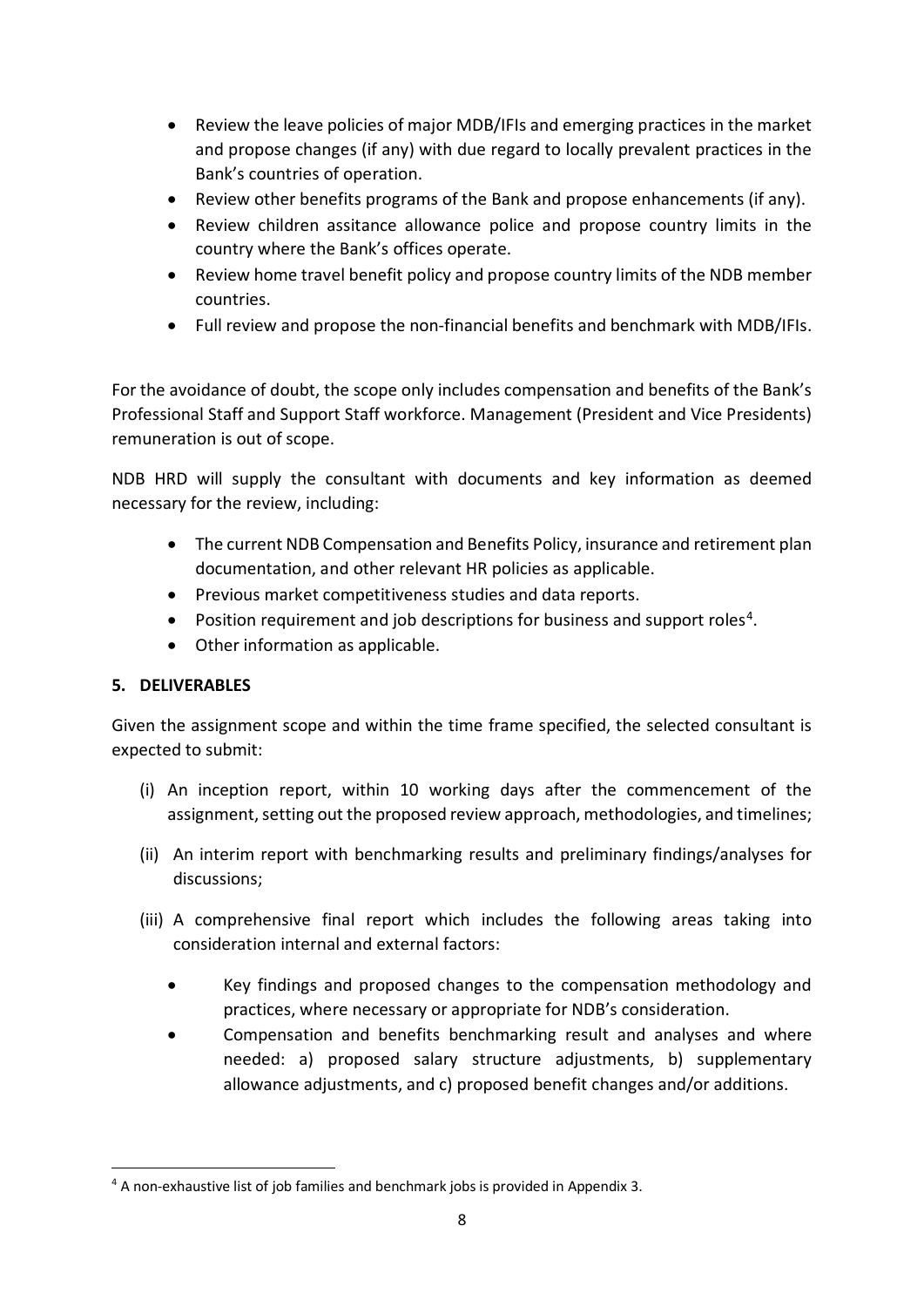• Recommendations on fine-tuning of the current reward strategy/framework in order to improve market alignment and the Bank's value proposition.

### **6. DURATION OF THE REVIEW**

The duration of the review will not exceed three months and the consultant is expected to deliver the final report by March 31, 2022.

#### **7. REQUIREMENTS**

- (i) The proposal shall include the firm's profile, specific qualifications and experience related to the services required in the ToR, methodology of work, relevant project references, and other information as applicable.
- (ii) It is expected that the consultant should be able to assemble a team of well-qualified subject matter experts with knowledge and experience on the reward practices at major MDB/IFIs to conduct the review.
- (iii) Readiness to update the progress on the project preparation/implementation as per the Bank's request.
- (iv) The consultant may be required to make presentations to the stakeholders of the Bank.
- (v) All communications and deliverables should be in English.

#### **8. OWNERSHIP**

All materials submitted by the selected consultant shall become the property of NDB on completion of the assignment.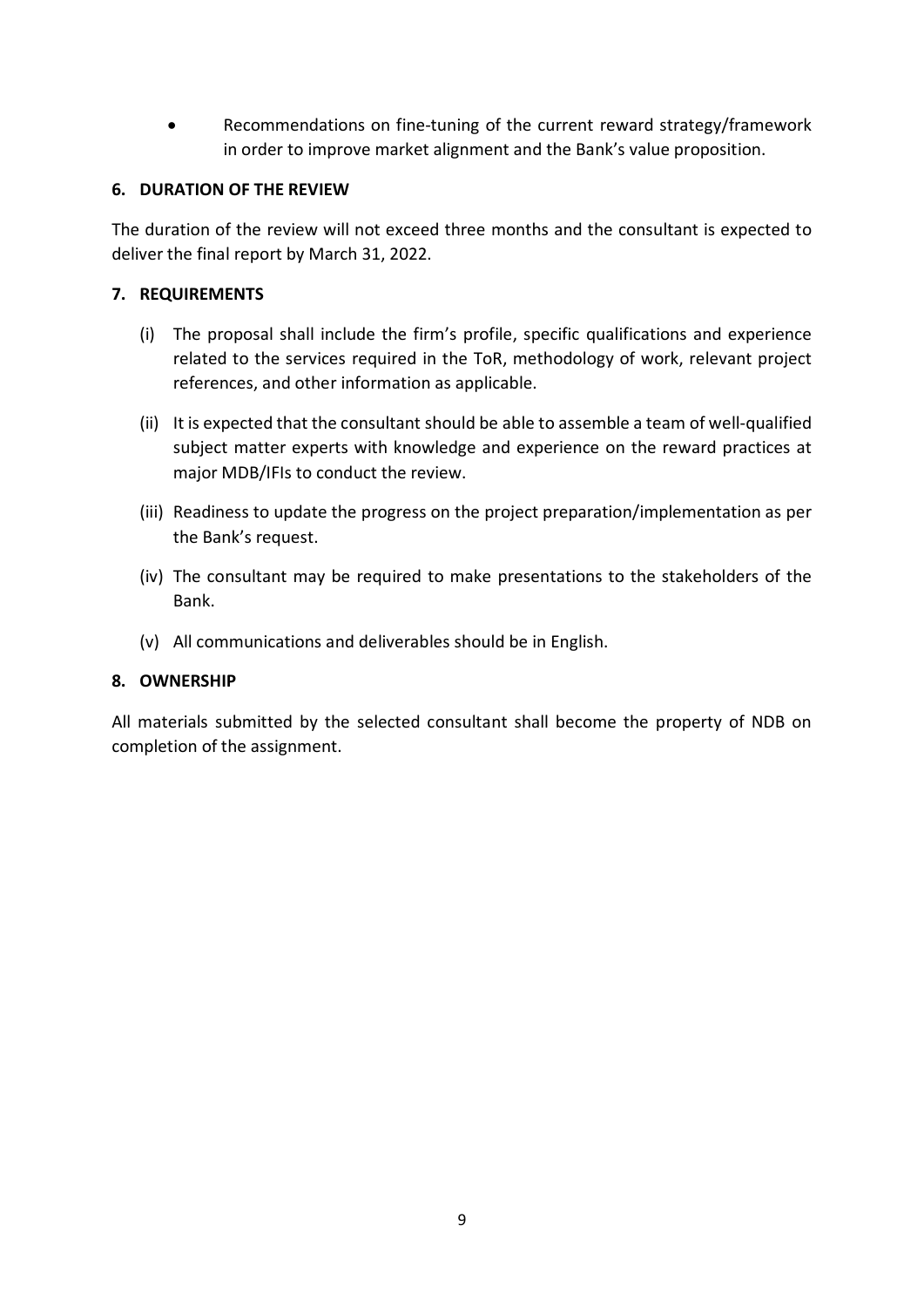### **Appendix 1**

| <b>Levels</b> | <b>NDB Grade</b> | <b>Designation</b>                            |
|---------------|------------------|-----------------------------------------------|
|               | 12               | President                                     |
| 6             | 11               | <b>Vice President</b>                         |
| 5             | 10               | <b>Director General</b>                       |
| 4             | 9                | Chief                                         |
| 3             | 8                | Principal Specialist / Principal Professional |
|               | 7                | Senior Specialist / Senior Professional       |
| $\mathcal{P}$ | 6                | Professional                                  |
|               | 5                | Young Professional / Senior Analyst 2         |
|               | 4                | Junior Professional / Senior Analyst 1        |
|               | 3                | Analyst / Executive Secretary                 |
|               | $\overline{2}$   | Senior Officer / Senior Secretary             |
|               |                  | Officer / Secretary                           |

### **New Development Bank Grading Structure**

Out of scope:

Grade 11 - 12: Management

In scope:

The Bank classifies its staff into two segments based on the nature of the job, talent market and market competitiveness. These two segments will have distinct reward philosophies:

• Grade 4 - 10: Professional Staff (in scope)

Professional Staff includes staff hired globally and within the country of operations (incountry) for professional jobs. Professional jobs require specialized skills and technical competence gained through relevant education qualifications and professional experience. Staff members of professional grades are expected to provide strategic guidance and project management based on their accumulated technical expertise. Staff of professional grades are treated at par irrespective of their nationalities. The compensation structure is based on the global market and designed to be competitive for both globally and in-country hired Professional Staff.

• Grade 1-3: Support Staff (in scope)

Support Staff provide technical support to the Bank's operations and perform administrative tasks or functions. These roles are mostly hired from within the country of operations. The compensation structure for Support Staff is referenced to the local market of the duty station country.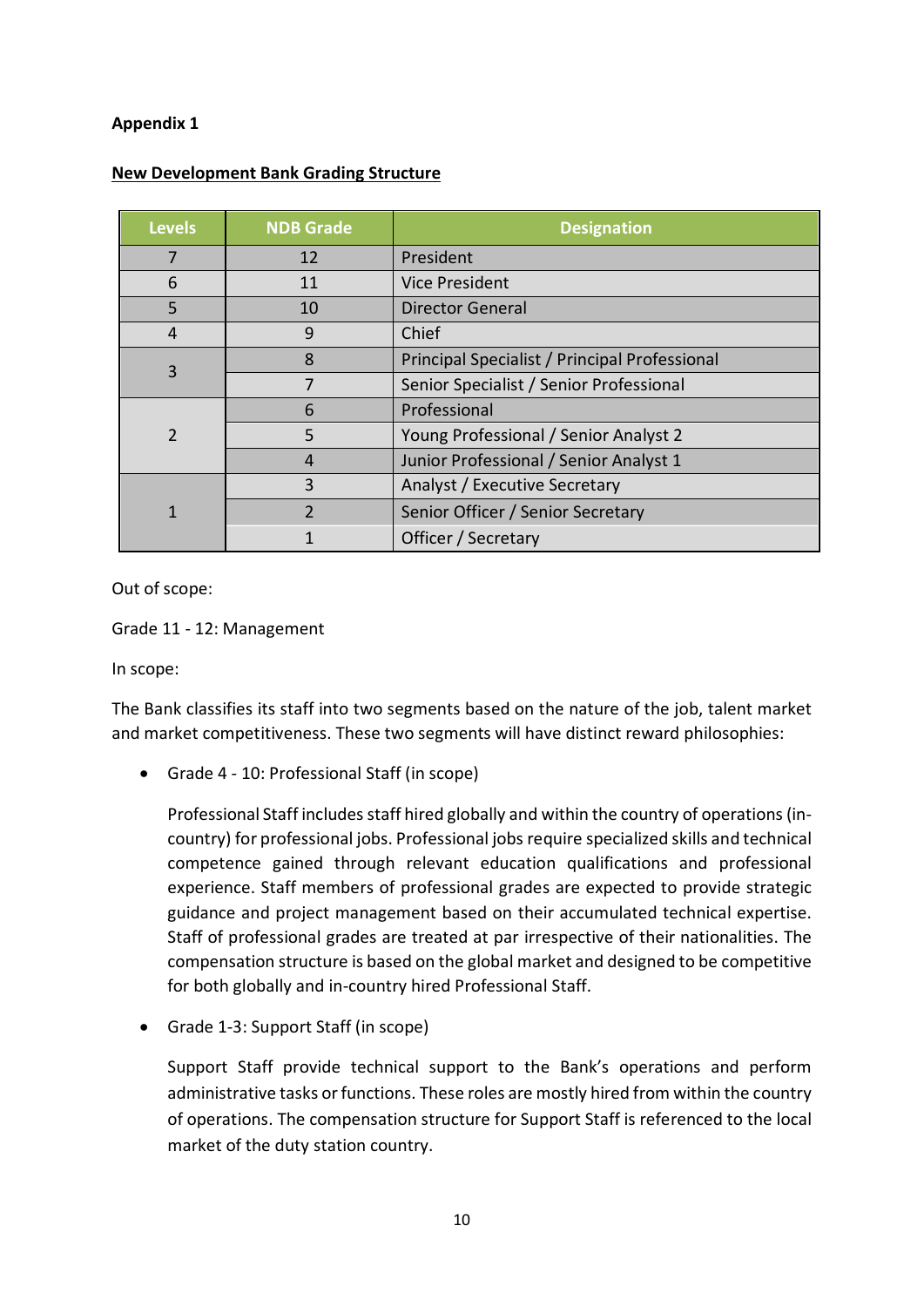### **Appendix 2**

### **The guiding principles of NDB Compensation and Benefits**

- Attract and retain global talent To compensate staff based on the talent sourcing strategy of attracting and retaining the best global talent in the member countries. The philosophy is also driven by the scarcity/availability of the talent pools in the talent markets from where the Bank is attracting talent.
- Competitive and cost effective The structure will be competitive which is market driven based on market benchmarks and cost effective, keeping in mind the Bank's role as a development financial institution.
- Young workforce A philosophy focused on the cash component which appeals to young workforce. Young workforce will bring innovation with appropriate risk appetite and flexibility.
- Internal equity, fairness and transparency The Bank will maintain the right balance in internal and external equity. Compensation and benefits policies and practices are designed to be fair, equitable and transparent that can be applied consistently.
- Merit based The Bank has adopted a philosophy that is performance driven and links reward structure to the performance of individuals and the Bank.
- Flat and lean structure The compensation and benefits policies and practices are aligned to a flat and lean organization structure with broader roles and responsibilities.
- Ease of Administration The Bank's compensation and benefits structure is simple by design, which can be easily administered and managed without any complexity.